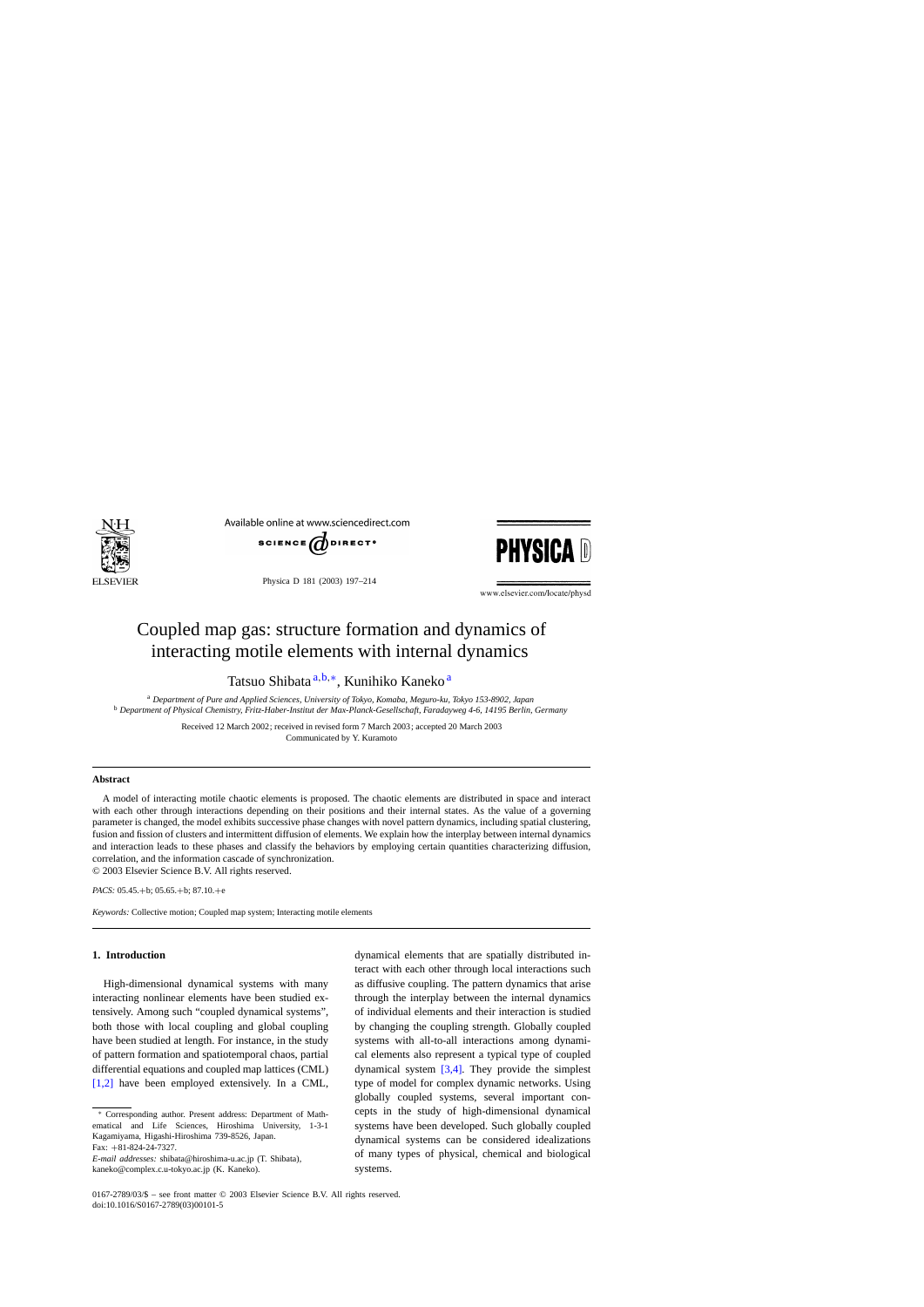Coupled dynamical systems cannot always be categorized as either locally coupled or globally coupled. In particular, living systems consist of a huge number of dynamical elements with a variety of scales and with a variety of types of interactions, ranging from local to global. They exhibit interesting collective behavior at the macroscopic level, whose spatiotemporal scales can be much larger than that of individual elements. In such complex systems, even if the properties of each element and the mechanism of its interaction with other elements are well understood, the collective properties of the system are generally much too complicated to be understood without extensive investigation.

In most models of coupled dynamical systems that have been employed to this time, the interaction structure itself is fixed in the sense that the elements with which any given element interacts as well as the nature of the interaction are predetermined. In particular, interacting elements are never decoupled, and non-interacting pairs are never coupled.

In some biological and other types of complex systems, however, the interactions among the dynamical elements can also change in time. For instance, consider a system of motile organisms (e.g. bacteria). Each organism in this system has internal dynamics and interacts with the others. The interaction structure here changes in time according to the motion of the elements. In multicellular organisms, cells with internal states form spatial structure through some adhesion forces between cells. Even within a cell, interactions among molecules change in time. There, enzymatic reactions consist of a finite number of molecules, each of which is a dynamical element having internal states [\[5\].](#page-17-0) By sharing a reactive chemical resource, these molecules interact so as to constitute a reaction network. The interactions among the molecules should be time-dependent, due to the motion of the molecules. Another example is provided by neural networks, where the coupling between elements changes in time, through the formation and destruction of synaptic connections between neurons.

In order to describe systems of these kinds, we need to construct model coupled dynamical systems whose couplings are dynamic, changing in a manner that depends on the states of individual elements and the interactions between them. In such models, we may find a novel class of collective behavior and self-organization. We thus propose to study the characteristic dynamics of systems in which the interactions between dynamical elements change in time.

To this day, how behavioral pattern arises out of a collective of elements has gathered much attention [\[6–13\]. I](#page-17-0)nsect societies such as ants, and bird and bacteria are examples of such study. In the study, although the elements are simple and the choice of their behaviors is limited, it has been revealed that collective behavior pattern emerges and in some case "swarm intelligence" results from the communication among elements.

In this paper, we are interested in the formation and collapse of patterns generated from elements with internal chaotic dynamics. Instead of studying a specific example, we study an abstract and simple model, consisting of motile elements with internal dynamics, from viewpoints of statistical physics and dynamical systems. By classifying behaviors that universally appear in a class of such models, it is also hoped that the present study will shed new light on specific biological problems mentioned above.

There are many possible types of models with internal dynamics, interactions, and motile elements that exhibit interaction structure. Instead of constructing a realistic model specific to some phenomena, we introduce a simple abstract model possessing the above three features. In the present paper, we consider a coupled map whose elements are characterized by spatial positions that change in time. By setting a finite range for the interaction of these motile elements, the existence of an interaction between two given elements will change in time. In this system, we classify several phases with distinct pattern dynamics that depend on the parameters governing the coupling strength, the coupling range, and the internal dynamics. The characteristic dynamics of each phase are elucidated.

This paper is organized as follows. In [Section 2,](#page-2-0) we introduce a simple model of interacting motile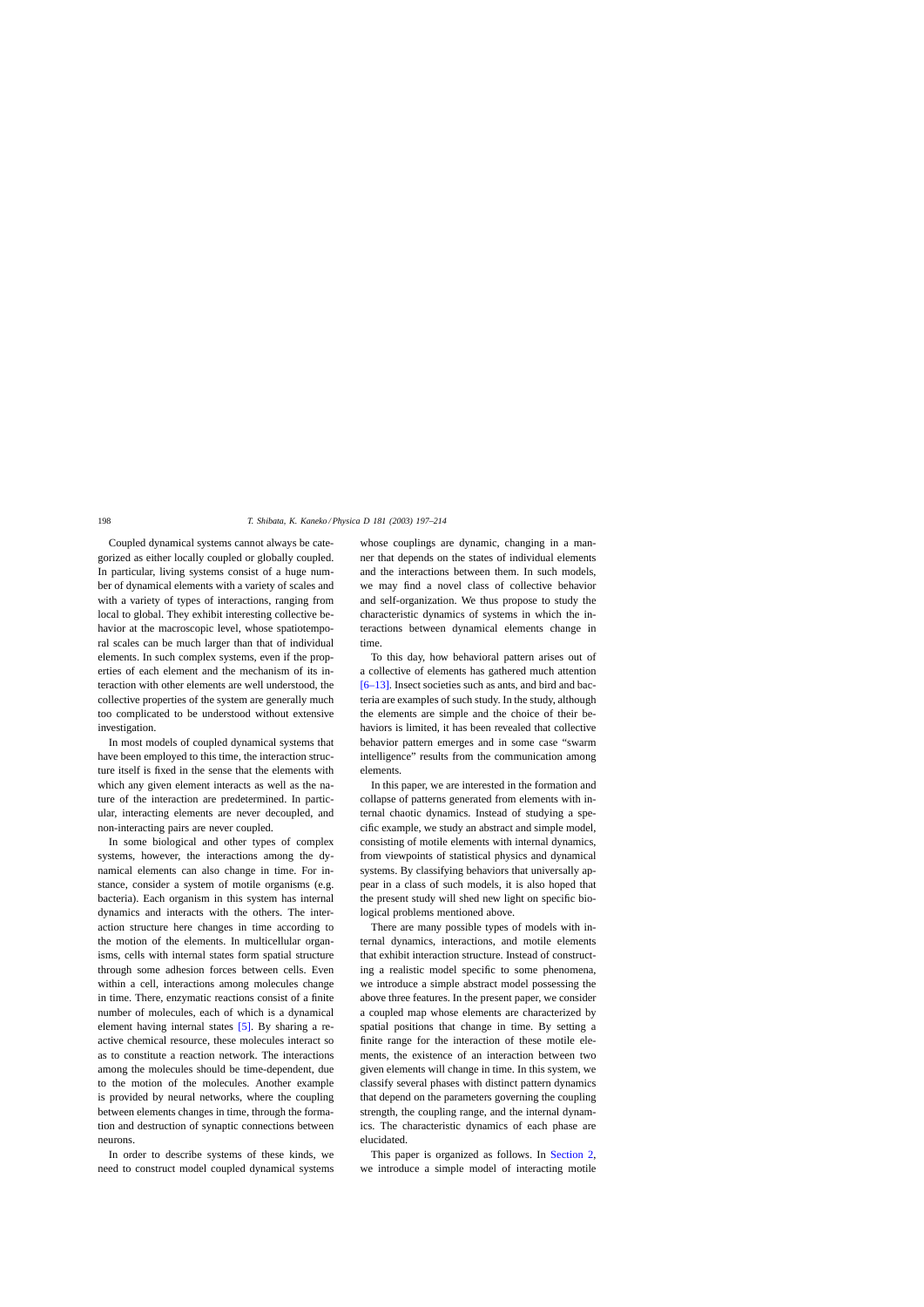<span id="page-2-0"></span>dynamical elements constituting a combination and extension of a couple map lattice and a globally coupled map (GCM). The model exhibits a variety of phenomena, such as spatial clustering, fusion and fission of the clusters, and intermittent diffusion of the elements. In [Section 3,](#page-4-0) these phenomena are studied for models in one- and two-dimensional space. The global phase diagram is presented in [Section 4.](#page-7-0) Spatial clustering is one of the characteristic dynamical phenomena in the present system. In [Section 5,](#page-11-0) we study this clustering in detail for the case in which the clusters that form are not completely isolated in space but rather interact with each other. Then, in [Section 6,](#page-13-0) we study the case in which each cluster is completely isolated after the formation. In [Section 7,](#page-15-0) we study the case in which clusters form structures in space with a scale larger than that of a single cluster. These structures are maintained by the interplay between the internal dynamics of elements and the interactions among elements. The dynamics of formation of these structures are studied. The paper is concluded in [Section 8](#page-16-0) with the summary and discussion.

## **2. Couple map gas as a simple model of interacting motile dynamical elements**

To this time, two types of coupled dynamical systems have been investigated, one with local coupling and the other global coupling. Such systems consist of elements with internal dynamics and interactions among them. In the former case, the interactions among elements are restricted locally in space, as in the case of reaction–diffusion equations and CMLs. In particular, CMLs with local chaotic dynamics and nearest neighbor interactions have been extensively studied as models of spatiotemporal chaos. The simplest CML model of this kind is given by

$$
x_{n+1}(i) = (1 - \varepsilon) f(x_n(i)) + \frac{1}{2} \varepsilon (f(x_n(i+1)) + f(x_n(i-1))), \tag{1}
$$

where  $n$  is a discrete time step,  $i$  the site index, and  $f(x) = 1 - ax^2$ . In the globally coupled case, each element interacts with all other elements. The simplest such model is a GCM, given by

$$
x_{n+1}(i) = (1 - \varepsilon)f(x_n(i)) + \frac{\varepsilon}{N} \sum_{j=1}^{N} f(x_n(j)),
$$
 (2)

where  $n$  is a discrete time step,  $i$  the element index, and N the total number of elements. This model can be regarded as a mean-field version of a CML, or as an infinite dimensional CML. GCMs have also been studied as the simplest models of complex dynamical networks.

In most studies of coupled systems carried out to this time, elements with internal (oscillatory) dynamics are fixed in space, and the structure of the connections between elements is fixed in time; i.e., two elements that are coupled initially are always coupled. The coupling strengths between elements are also constant in most previously studied models, although time-dependent coupling strengths have been introduced in some models [\[14–16\],](#page-17-0) with connection topologies fixed.

In the present paper, we study a system in which the connections between elements are time-dependent in accordance with the motivation expressed in [Section 1.](#page-0-0) For this purpose, we consider the introduction of "motile" elements into CML and GCM models as a natural extension of these systems. Two such elements interact when they are located within a given range in space, and thus the structure of the couplings between elements changes in time due to the motion of the elements. Because the position of elements changes in time, two elements coupled at some time can be decoupled at some other time.

Here, we are interested in general aspects of coupled dynamical systems of motile elements, and for this reason we wish to consider a model as simple as possible. We impose the following conditions on this model:

- (1) Each element has time-dependent internal state and spatial position.
- (2) Each element is active in the sense that, even in isolation, its internal state exhibits oscillatory (chaotic) dynamics.
- (3) The dynamics of the internal state of a given element are affected by local interactions between this and other elements.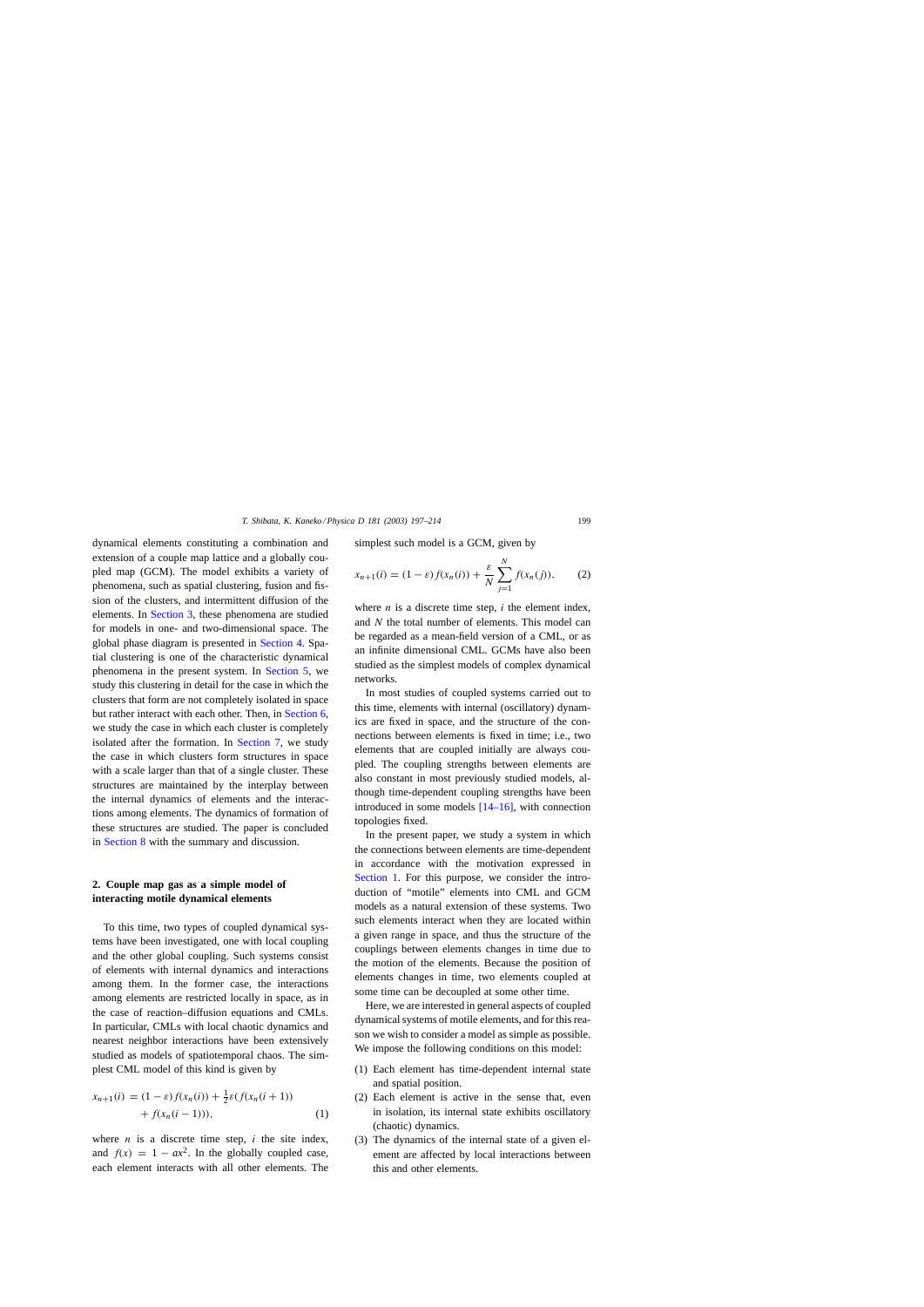<span id="page-3-0"></span>(4) The elements move through the influence of the force produced by the local interaction, which depends on the internal states of the interacting pair.

In order to construct a model satisfying the above conditions, we stipulate that each element has an internal state represented by a scalar value and is characterized by a time-dependent position in real space. For the dynamics of local internal state, a one-dimensional map that can exhibit chaotic oscillation is employed. The dynamics of the internal state of a given element are influenced by other elements within a distance R from this element. This part of the model is basically given in the form of coupled maps. Furthermore, there is a force between elements within the same range, which depends on the internal states of the pair of interacting elements. The motion of the elements in space is governed by these forces. We call the class of models defined in this manner "coupled map gases (CMGs)".

A simple example of a CMG is given by

$$
x_{n+1}(i) = (1 - \varepsilon) f(x_n(i)) + \frac{\varepsilon}{N_n(i)} \sum_{j \in \mathcal{N}(i)} f(x_n(j)),
$$
  

$$
\vec{r}_{n+1}(i) = \vec{r}_n(i) + \sum_{j \in \mathcal{N}(i)} \frac{\vec{r}_n(j) - \vec{r}_n(i)}{|\vec{r}_n(j) - \vec{r}_n(i)|} \mathcal{F}(x_{n+1}(i), x_{n+1}(j)),
$$
  
(3)

where  $x_n(i)$  is the internal state of the *i*th element at time step n, and  $\vec{r}_n(i)$  its position in d-dimensional space. As the map governing the internal dynamics, we adopt the logistic map  $f(x) = 1 - ax^2$ , because CMLs and GCMs employing this map have been extensively studied as prototype models of spatiotemporal chaos and network dynamics. In the above equations,  $|\vec{r}(j)$  –  $\vec{r}(i)$  is the distance between the *i*th and *j*th elements, the set of elements interacting with the ith element is denoted by  $\mathcal{N}(i) = \{j : |\vec{r}_n(j) - \vec{r}_n(i)| \leq R\}$ , and the number of elements in  $\mathcal{N}(i)$  is denoted by  $N_n(i)$ . Here,  $\mathcal{F}(x_{n+1}(i), x_{n+1}(j))$  is a "force", which depends on the internal states  $x$  of the *i*th and *j*th elements. In the present paper, we adopt  $\mathcal{F}(x(i), x(j)) = F \cdot x(i) \cdot x(j)$ as the form of the force, using a fixed parameter F. The elements, whose number is fixed at  $N$ , are located

within the fixed spatial domain  $[0, L]^d$ , for which we use periodic boundary conditions.

There are four basic control parameters in our model, a,  $\varepsilon$ ,  $N(R/L)^d$  and  $F/R$ . The role of each control parameter is as follows: a determines the nonlinearity of the local dynamics,  $\varepsilon$  the coupling strength between elements,  $N(R/L)^d$  the density of elements within the interaction range, and  $F/R$  the effective motility of the elements. Throughout this paper, we fix  $NR/L \sim 10$ . In our model, since we employ the discrete time step model, the motion in space is essentially discontinuous. However, when the effective motility is chosen to be relatively small, the motion in space can be rather smooth. In this paper, we study such parameter regimes. For  $F/R$  we use the value 0.01.

In the present CMG, the motion in real space is "overdamped", i.e., in the equation describing this motion, the force term is essentially equated with the velocity, without an acceleration term included. It is rather straightforward to introduce a momentum variable for each element and with it include an acceleration term in the equation of motion. Indeed we have carried out several simulations, with such equations. However, we have found that as long as there is friction force, the important results are unchanged. For this reason, we consider only the overdamped case here.

The choice of the force in Eq. (3) is rather arbitrary. We have imposed the condition that the force between two elements is attractive or repulsive, depending on the signs of the internal states of the interacting elements. With this stipulation, the results we obtained seem to be rather universal for any choice of  $\mathcal{F}(x(i), x(j))$ . As an alternative type of force, we have also studied the case  $\mathcal{F}(x(i), x(j)) = \cos [2\pi (x(i)$  $x(j)$ ], and we found that the qualitative features are the same.

When the parameter  $F$  is positive, two elements interact attractively if the signs of their internal states are the same, and repulsively if they are opposite. Since the variable  $x(i)$  oscillates within the range  $[-1, 1]$ , the sign of the force is correlated with the degree of synchronization of the interacting elements' oscillations. It should be noted, however, that interaction between two arbitrary elements is attractive on the average if  $F$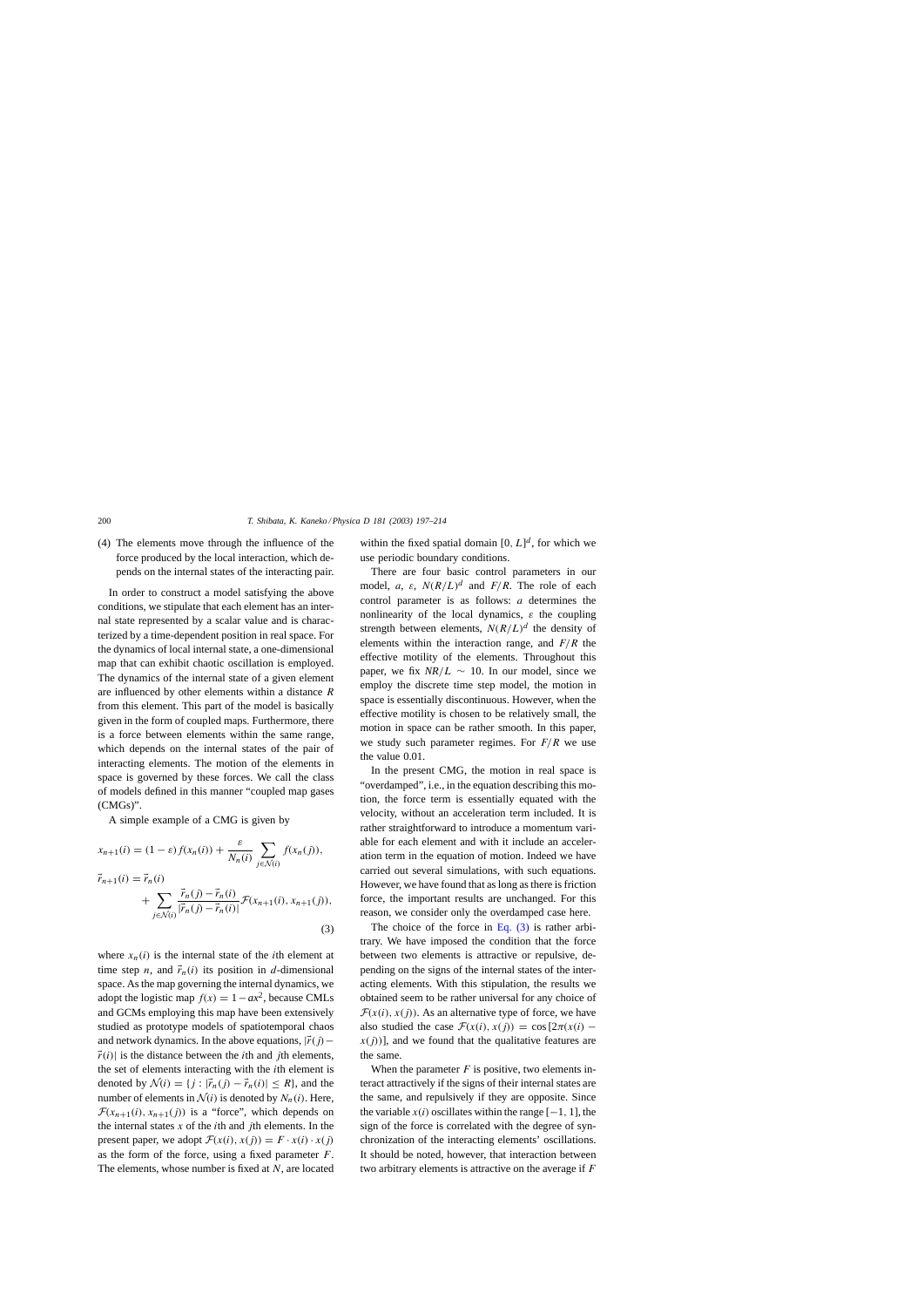<span id="page-4-0"></span>is positive, because the average of  $x$  for a single logistic map (and in the present CMG) is positive for  $a < 2.0$ .

As a type of coupled map system, CMG is a natural extension of a CML in which the condition of the confinement of an element to a single lattice point is removed. If the elements are spontaneously located at positions separated by a distance about  $R$ , the dynamics of their internal states are those of a CML. On the other hand, for a set of elements located within a distance  $R$  and separated from other elements, the dynamics of their internal states are those of a GCM. Thus the CMG spontaneously chooses the coupling structure of their internal states ranging from those of a CML to those of a GCM.

In the case of CML or GCM, the variable  $x(i)$  of each element can be regarded as a field variable. In the present CMG, in which elements move in space, internal states cannot be regarded as field variables on fixed space. The motion of elements in space can be regarded as dynamics external to internal dynamics of each element. We are concerned with the "interplay" between such external and internal dynamics.

It is also interesting to consider our model from a different viewpoint. Our model (in the one-dimensional case) can be rewritten as

$$
r_{n+1}(i) = r_n(i) + f \cdot x_{n+1}(i)
$$
  
 
$$
\times \left( \sum_{j \in \mathcal{N}_i(i)} x_{n+1}(j) - \sum_{j \in \mathcal{N}_r(i)} x_{n+1}(j) \right), \quad (4)
$$

where  $\mathcal{N}_l(i) = \{j; j \in \mathcal{N}(i), r(j) < r(i)\}\$ and  $\mathcal{N}_r(i) =$  ${j; j \in \mathcal{N}(i), r(j) > r(i)}$ . In this form, the second term on the right-hand side is regarded as the gradient of the field at the position  $r(i)$ , which is determined by the internal state variables  $x(i)$  of the elements located within a distance  $R$  of  $r(i)$ . Particles move in this chaotic field, which they themselves form. This interpretation of our model is possible for any spatial dimension.

### **3. Characteristic phenomena observed in a CMG**

In this section, we give a rough survey of the phenomena observed in the present model, leaving detailed analysis to later sections. Spatiotemporal diagrams of the one-dimensional system are given in [Fig. 1,](#page-5-0) where the trajectories of the elements in real space are plotted by drawing lines between the successive positions of the elements.

To describe the dynamics, it is useful to introduce the notion of a "cluster" in space. Here, a "cluster" is defined as a set of elements that are located in close proximity in such a manner that, as a whole, they are distinguishable from the other elements.<sup>1</sup> With regard to the dynamics of clusters, we note the following three distinct types of behavior:

- (1) Elements gather to form a cluster whose members are not fixed; i.e., elements enter and leave the cluster over time. Such clusters often split into two, and two clusters often merge into one. This formation and division of clusters occurs repeatedly in time, as shown in Fig.  $1(a)$ –(c).
- (2) Elements form clusters that remain separated by distances approximately equal to  $R$  from their neighboring clusters. Accordingly elements in each cluster can interact with those in neighboring clusters. In this case, neighboring clusters exchange elements intermittently as shown in [Fig. 1\(d](#page-5-0)).
- (3) Clusters are all separated by distances larger than R. Hence, there are no interactions between elements in different clusters. In this case, the members of each cluster are fixed. Here, the size of each cluster is smaller than  $R$ , so that the dynamics within each cluster are described by a single GCM, as shown in [Fig. 1\(e](#page-5-0)) and (f).

This classification of the spatiotemporal dynamics displayed by our model is also valid in the two-dimensional case. Examples of successive instantaneous patterns in the two-dimensional case are shown in [Fig. 2.](#page-6-0) In a two-dimensional system, there appears a variety of cluster shapes, in addition to those described above. In the situation described by [Fig. 2,](#page-6-0) elements start to gather to form a circular

 $1$  The term "cluster" is used with a different meaning in the case of GCMs. In GCM, a "cluster" is defined as a set of synchronized elements.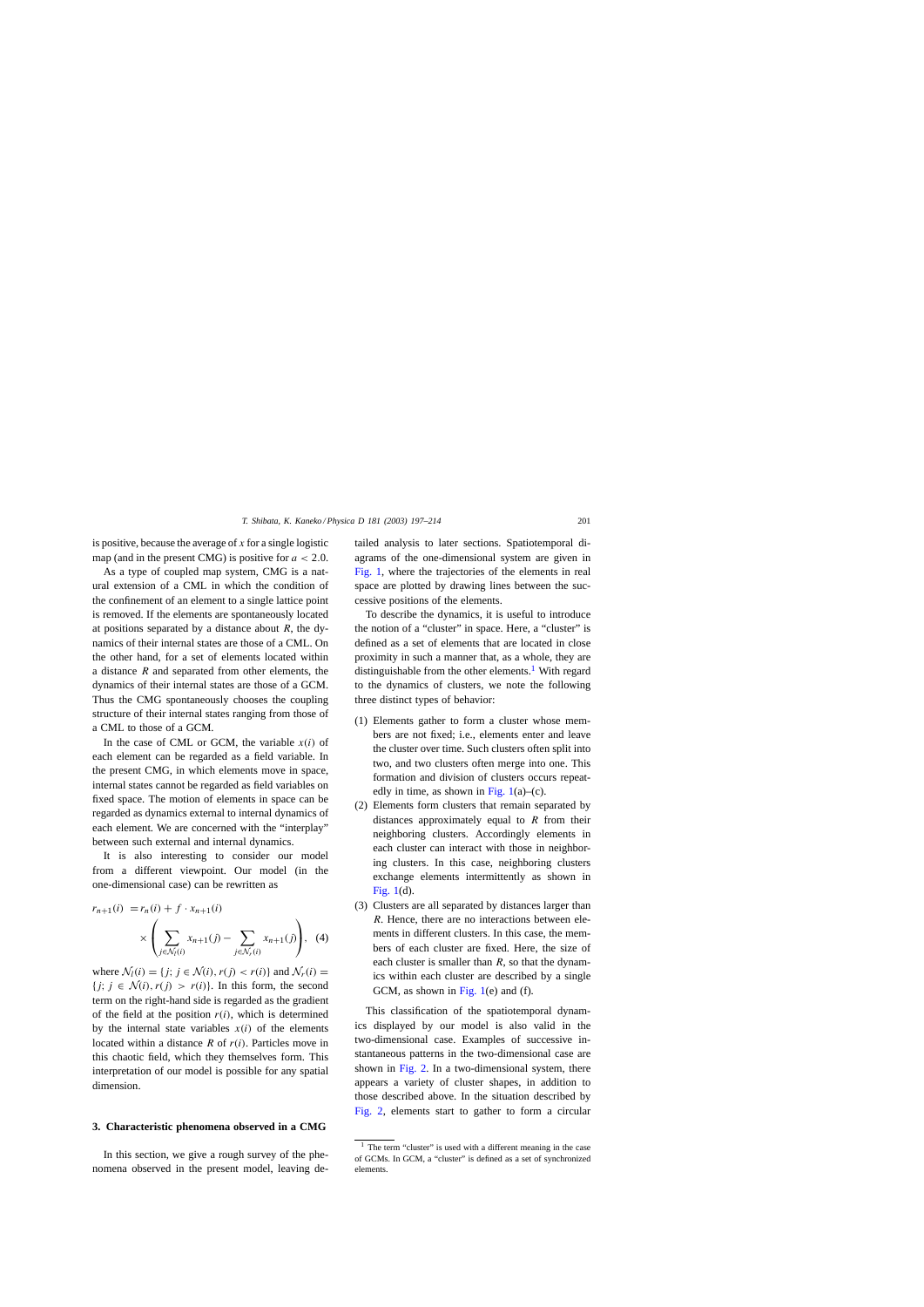

Fig. 1. Trajectories of elements in the presently constructed CMG in the one-dimensional case. The temporal evolution of the positions  $r(i)$  plotted in time, given by the vertical axis. The trajectory of each element is plotted by drawing a line between successive positions at each step over 250 time steps, after transient behavior has died away. The interval denoted by "R" at the top indicates the coupling range R. (a) Fluid phase with  $a = 1.8$ ,  $\varepsilon = 0.12$ ,  $N = 100$ ,  $R = 10.0$ ,  $F = 0.1$ ,  $L = 100$ ; (b) fluid phase with  $a = 1.8$ ,  $\varepsilon = 0.2$ ,  $N = 100$ ,  $R = 10.0, F = 0.1, L = 100$ ; (c) fluid phase with  $a = 1.8, \varepsilon = 0.2, N = 50, R = 5.0, F = 0.5, L = 50$ ; (d) intermittent phase with  $a = 1.8, \varepsilon = 0.15, N = 100, R = 10.0, F = 0.1, L = 100$ ; (e) desynchronized phase with  $a = 1.8, \varepsilon = 0.05, N = 50, R = 5.0, F = 0.1$ ,  $L = 50$ ; (f) coherent phase with  $a = 1.8$ ,  $\varepsilon = 0.4$ ,  $N = 50$ ,  $R = 5.0$ ,  $F = 0.1$ ,  $L = 50$ .

cluster. Then, the cluster divides into two new circular clusters. Note that the time evolution begins from random initial conditions. The figure displays only patterns appearing after transient behavior has died away, and after the cluster has first formed. The formation and division of circular clusters seen here is generally observed in the two-dimensional system.

Another example of the two-dimensional case is depicted in [Fig. 3.](#page-7-0) In this example, the value of  $F$ is negative. Nevertheless, a lattice structure of clusters is formed. Within a cluster, the forces between elements are repulsive, while the forces between elements of neighboring clusters are attractive. As far as we have studied, the formation of clusters is generic

<span id="page-5-0"></span>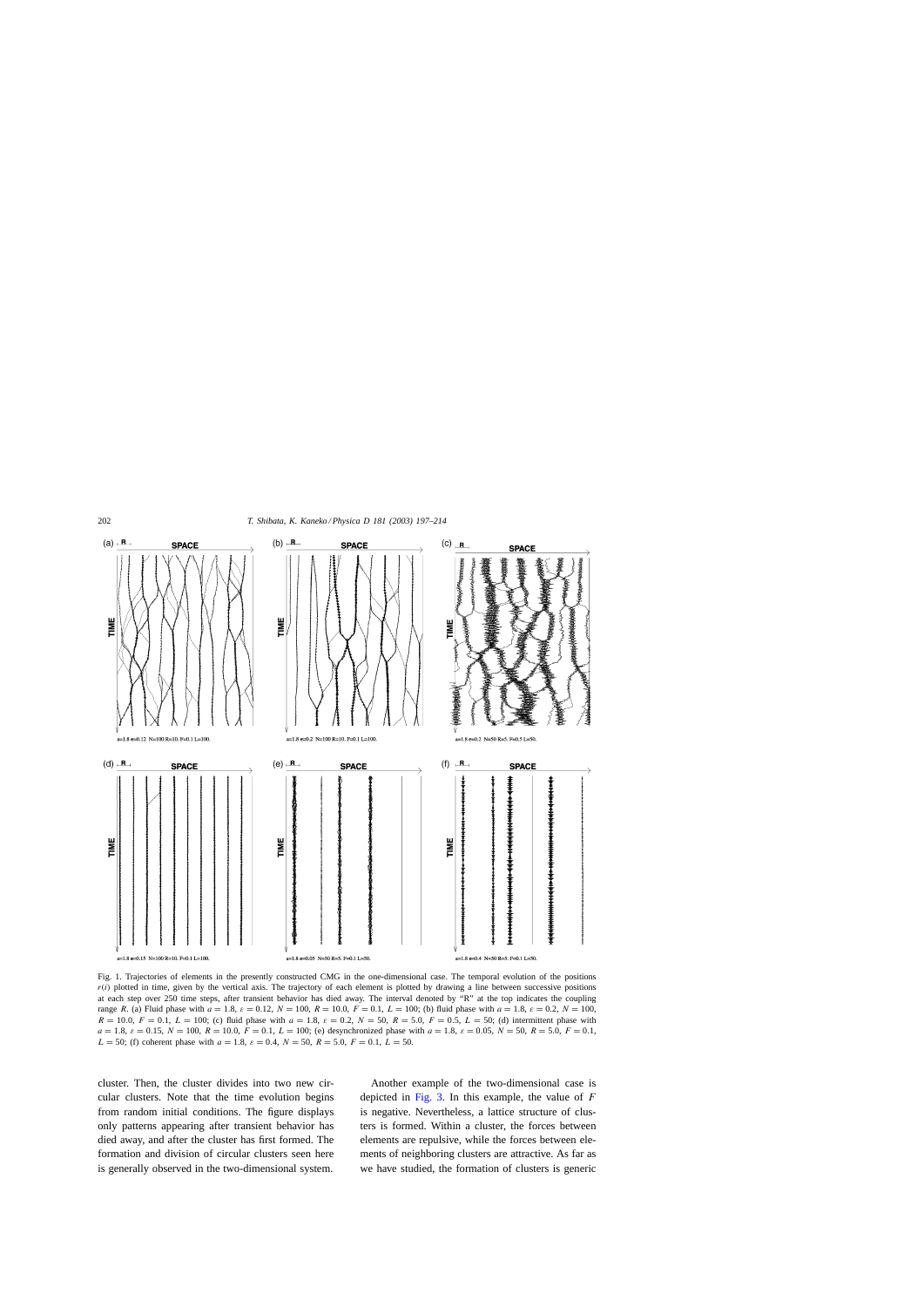<span id="page-6-0"></span>

Fig. 2. An example of the evolution of the present CMG in a two-dimensional space. Time increases from left to right and top to bottom. Each circle represents the position  $\vec{r}(i)$  of one element. The internal state of each element is represented by the color of its circle. The snapshots displayed here are separated by four time steps where the first snapshot (at  $n = 1$ ) corresponds to the time at which a cluster was formed, beginning from random initial conditions. Periodic boundary conditions are adopted. Here,  $a = 1.8$ ,  $\varepsilon = 0.3$ ,  $N = 200$ ,  $R = 15.0$ ,  $F = 0.2, L = 50.0.$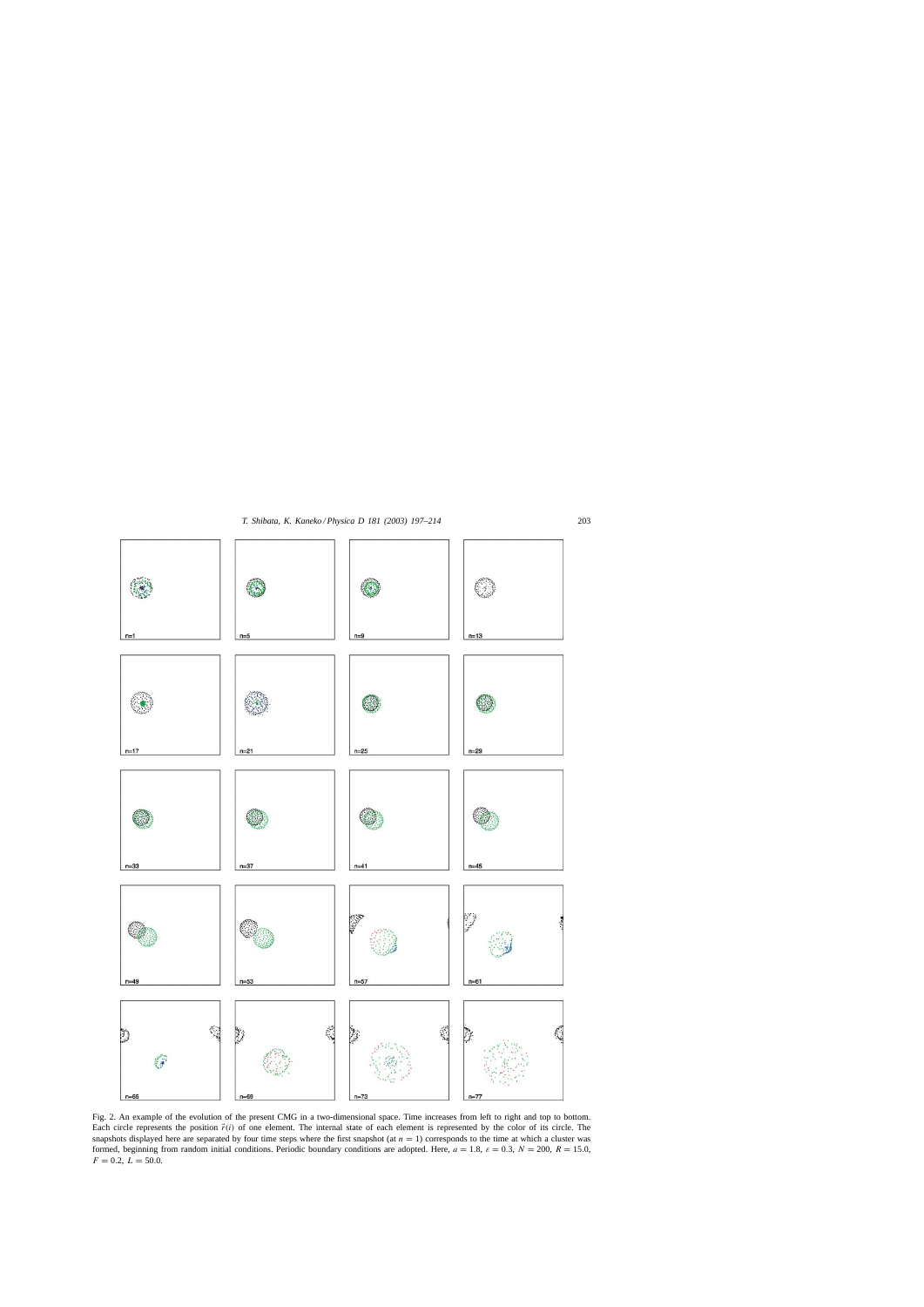<span id="page-7-0"></span>

Fig. 3. A depiction of the evolution of the present CMG in a two-dimensional space, for the case that the value of  $F$  is negative. The positions of elements at every two time steps are superimposed over 10 time steps; i.e., five snapshots are superimposed. The color indicates the value  $x_n(i)$  of the internal state—red when it is positive and green when it is negative. Here,  $a = 1.8, \varepsilon = 0.2, N = 200, R = 5.0, F = -0.25, L = 30.0.$ 

in this class of systems, not restricted to the present CMG.

Although the pattern formation in the twodimensional case is interesting, the behavior we have found for the two-dimensional system to this time can conceptually be understood from the results of the one-dimensional case. For this reason, we focus on the one-dimensional case in the remainder of the paper.

## **4. Global phase diagram**

In this section we characterize the behavior discussed in [Section 3](#page-4-0) by introducing some statistical measures, and also present the phase diagram of our model. As the measures, we introduce the following three quantifiers, corresponding to the motion in real space, the dynamics of the interaction structure, and the coherence of the oscillatory internal dynamics of the elements:

(1) *Diffusion of elements*. In the simulations we carried out, elements can either move throughout the space or be localized in space, depending on the value of the parameters. In the former case, diffusive, rather than ballistic, motion is observed. Therefore it is useful to introduce a quantity to measure the diffusion of elements. For this purpose we first define the mean square displacement (MSD) of the positions of elements as

$$
\langle \delta r_t^2 \rangle = \left\langle \frac{1}{N} \sum_{i=1}^N (r_{t+t_0}(i) - r_{t_0}(i))^2 \right\rangle, \tag{5}
$$

where  $\langle \cdot \rangle$  denotes the average over an ensemble of samples. When the MSD increases linearly with  $t$ , it is possible to define the diffusion coefficient of the elements, characterizing their diffusion in real space, as

$$
D = \lim_{t \to \infty} \frac{1}{t} \langle \delta r_t^2 \rangle.
$$
 (6)

(2) *Change of coupling*. Due to the motion of the elements, a pair of elements coupled at one time step can be decoupled at the next time step. The frequency that this change in coupling takes place is a good measure for classifying phases with regard to the fluidity of the interaction. As this measure, we numerically study the conditional probability that a pair of coupled elements remains coupled at the next step (denoted by  $P_{CC}$ ) and the conditional probability that a pair of decoupled elements remains decoupled at the next step (denoted by  $P_{DD}$ ). In the present model, these probabilities are given by

$$
P_{CC} = \mathcal{P}(|r_n(i) - r_n(j)| \le R|
$$
  

$$
|r_{n-1}(i) - r_{n-1}(j)| \le R,
$$
 (7)

$$
P_{\text{DD}} = \mathcal{P}(|r_n(i) - r_n(j)| > R|
$$
  

$$
|r_{n-1}(i) - r_{n-1}(j)| > R)
$$
 (8)

for arbitrary *i* and *j*, where  $P(A|B)$  is the conditional probability that A happens given that B happens. Obviously, the probabilities of the change from coupled to decoupled  $(P_{CD})$  and vice versa  $(P_{DC})$  are given by  $P_{CD} = 1 - P_{CC}$  and  $P_{DC} =$  $1-P_{DD}$ . If there are no coupling changes,  $P_{CC}$  and  $P_{\text{DD}}$  are unity. When there are frequent changes,  $P_{\text{CC}}$  and  $P_{\text{DD}}$  take small values.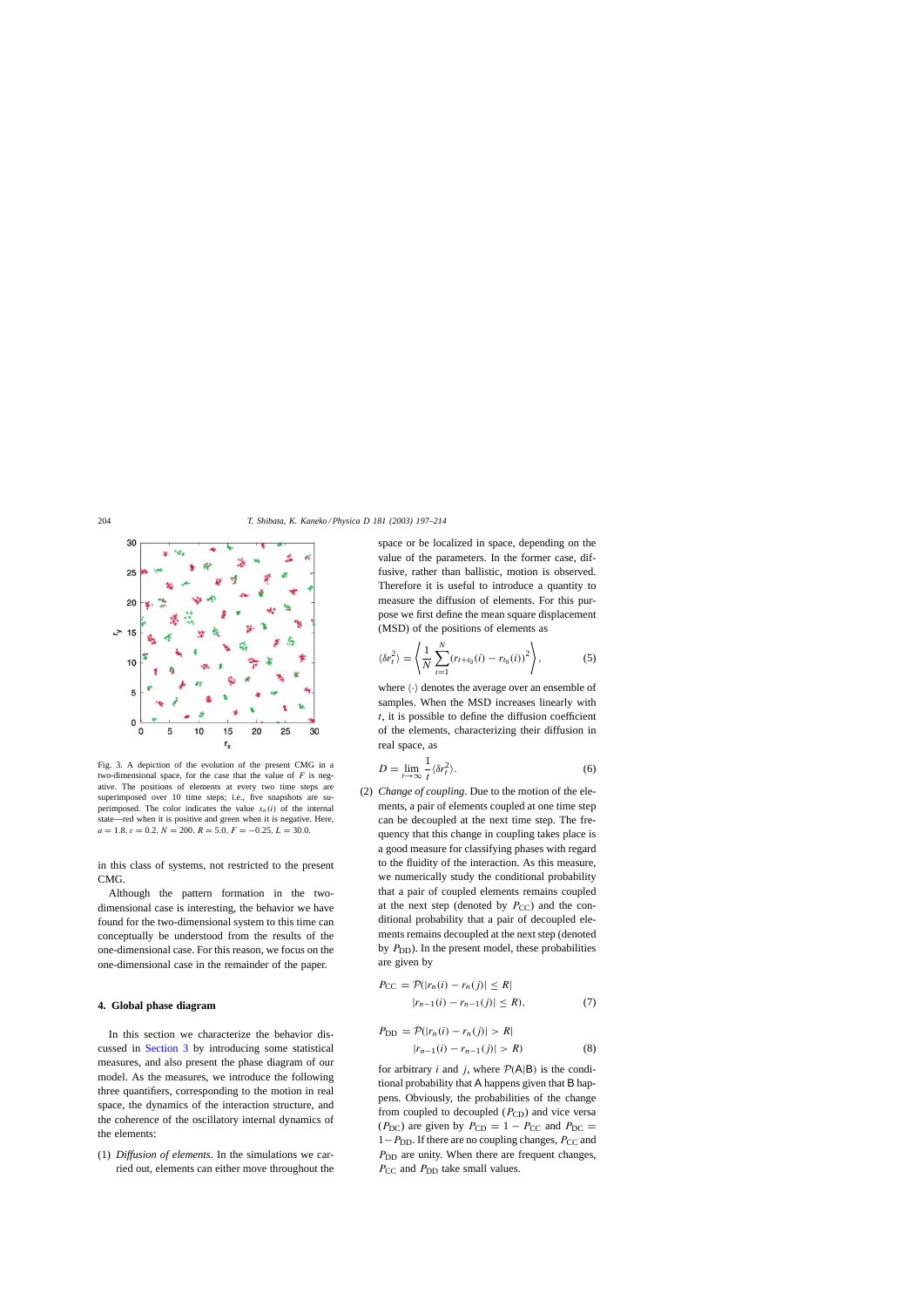<span id="page-8-0"></span>(3) *Coherence among the dynamics of internal states*. In GCMs (chaotic) oscillations of all elements are synchronized in the strong coupling regime. Similarly, in the present model, the internal states of elements located within the interaction range R can be synchronized when tightly coupled. When the coupling of these elements changes, such synchronization is partially or completely destroyed. Also, weak coherence can be sustained over all elements, even when they are separated by distance greater R. Therefore, to characterize the system, it is useful to introduce a measure of the degree of coherence.

Four typical types of evolution of the MSD with time are plotted in Fig. 4. The diffusion coefficient of the elements given in Eq.  $(6)$  calculated from the MSD is plotted as a function of the coupling strength  $\varepsilon$  in [Fig. 5,](#page-9-0) with  $a = 1.8$  fixed. From Fig. 5, it can be seen that there are three regimes in which the diffusion coefficient is very small. These three regimes are separated by regimes with larger values of the diffusion coefficient. Since the diffusion coefficient plotted in [Fig. 5](#page-9-0) is obtained from the MSD over a finite time  $(10<sup>5</sup>$  steps), it is not possible to conclude that the diffusion coefficient in these three regimes is zero, but we can reach a somewhat certain conclusion by investigating whether the MSD increases with time or eventually stops increasing. Examples of the time evolution of the MSD are displayed in Fig. 4.

From the results given in Figs. 4 and 5, the following three types of regimes are distinguished:



Fig. 4. Four typical evolutions of the mean square deviation (MSD)  $\langle \delta r_i^2 \rangle = \langle (1/N) \sum_{i=1}^N (r_{t+t_0} (i) - r_{t_0} (i))^2 \rangle$  of the positions of the elements, where the average is computed over  $10^5$  steps, after discarding the initial  $10^4$  steps and over the number of samples indicated in each plot. Here,  $a = 1.8$ ,  $N = 100$ ,  $R = 10.0$ ,  $L = 100.0$ , and  $F = 0.1$ . The four types of behavior seen here correspond to four phases: (a) the coherent phase; (b) the fluid phase; (c) the intermittent phase; (d) the desynchronized phase.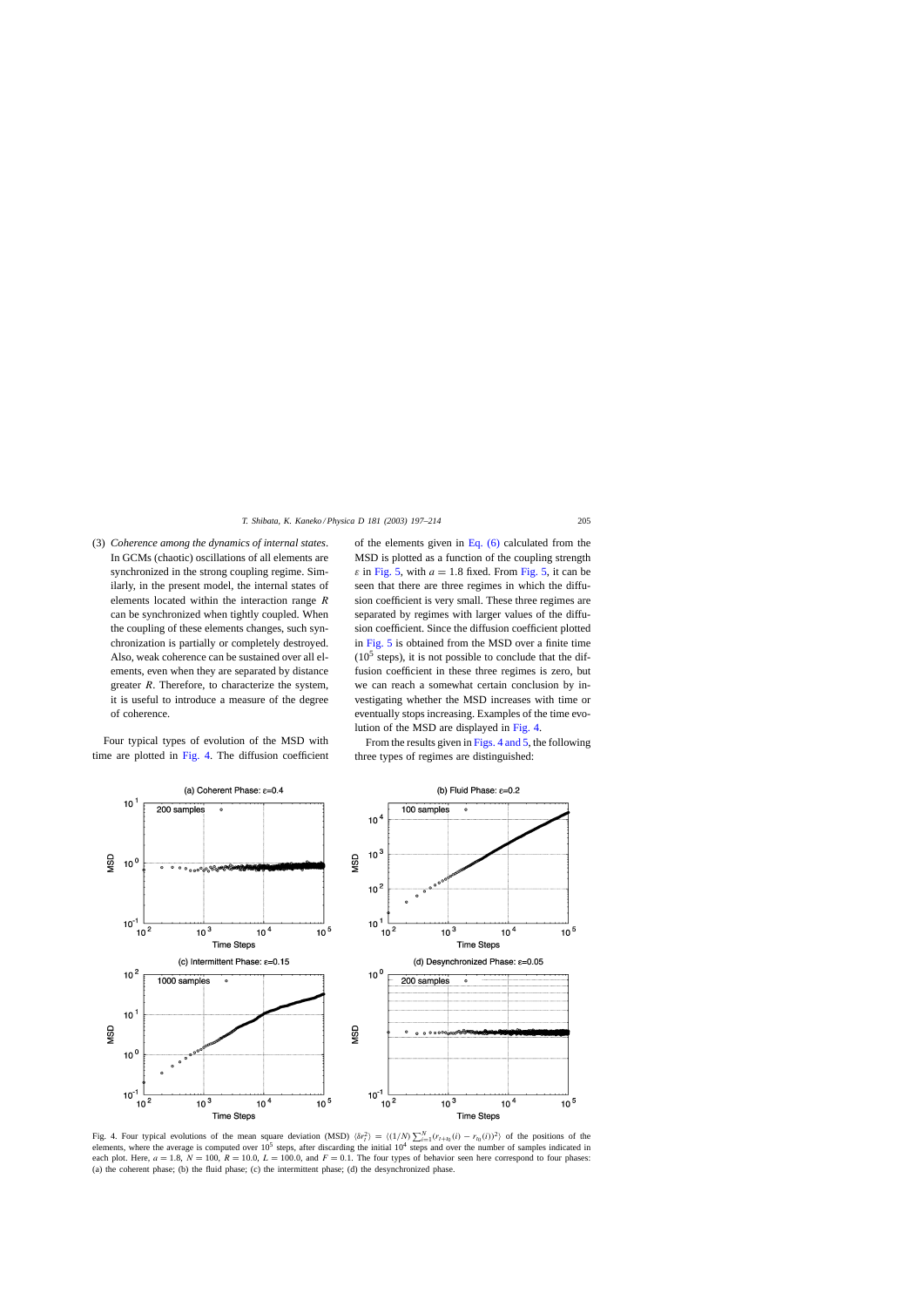<span id="page-9-0"></span>

Fig. 5. Diffusion coefficient as a function of  $\varepsilon$ .  $\frac{\delta r_t^2}{t}$  is plotted for  $t = 10,000$ , from 100 samples. Here,  $a = 1.8$ ,  $N = 100$ ,  $R = 10.0$ ,  $L = 100, F = 0.1.$ 

- (a) *Strong diffusion*. There are two such regimes  $(0.1 \leq \varepsilon \leq 0.13$  and  $0.2 \leq \varepsilon \leq 0.24$  in Fig. 5), in which the time evolution of the MSD is clearly proportional to  $t$  and the diffusion constant is large.
- (b) *Weak diffusion*. In the regime with intermediate coupling strength ( $\varepsilon \approx 0.17$ ) among the three regimes with small diffusion coefficient, the MSD increases almost linearly with time. Here, the motion of the elements exhibits a diffusive behavior, whose diffusion constant is distinctly smaller than that in the regimes with strong diffusion.
- (c) *No diffusion*. For the other two regimes with small values of the diffusion coefficient in Fig. 5, i.e., for  $\varepsilon \gtrsim 0.25$  and  $\varepsilon \lesssim 0.1$ , the MSD eventually stops increasing in time. In this case, the elements are localized in space.

Using the above classification based on the diffusion behavior, we can classify the types of cluster dynamics discussed in the last section. These three types of cluster dynamics are characterized as follows:

(1) The strong diffusion regimes (a) correspond to case 1 in the last section (see Fig.  $1(a)$ –(c)), where the formation and division of clusters continues indefinitely.

- (2) The weak diffusion regime (b) corresponds to case 2 of the last section (see Fig.  $1(d)$ ), where clusters form a lattice, and elements are exchanged intermittently between clusters.
- (3) The no diffusion regime (c) corresponds to case 3 of the last section (see [Fig. 1\(f](#page-5-0)) and (e)) where each element is localized in a cluster, and each cluster is isolated from the other clusters.

The probabilities  $P_{CC}$  and  $P_{DD}$  for the changes of couplings are plotted in [Fig. 6](#page-10-0) as a function of the coupling strength. (There, all other parameters are fixed with the same values as in [Figs. 4 and 5.\)](#page-8-0) For  $\varepsilon \lesssim 0.1$ and  $\varepsilon \gtrsim 0.25$ ,  $P_{\text{CC}} = P_{\text{DD}} = 1$ , since in these regimes the coupling never changes in time. In the intermediate coupling regime, with a small diffusion coefficient, the probabilities are much smaller than 1. This indicates that changes of couplings take place frequently, even though the diffusion is much slower.

With respect to the three types of quantities discussed above, the MSD, the probabilities  $P_{\text{CD}}$  and  $P_{\text{DC}}$ and the coherence, we have succeeded in classifying the behavior of the present CMG into the following five phases: (1) coherent phase, (2) fluid phase, (3) intermittent phase, (4) desynchronized phase, (5) checkered phase. The phase diagram is given in [Fig. 7](#page-10-0) and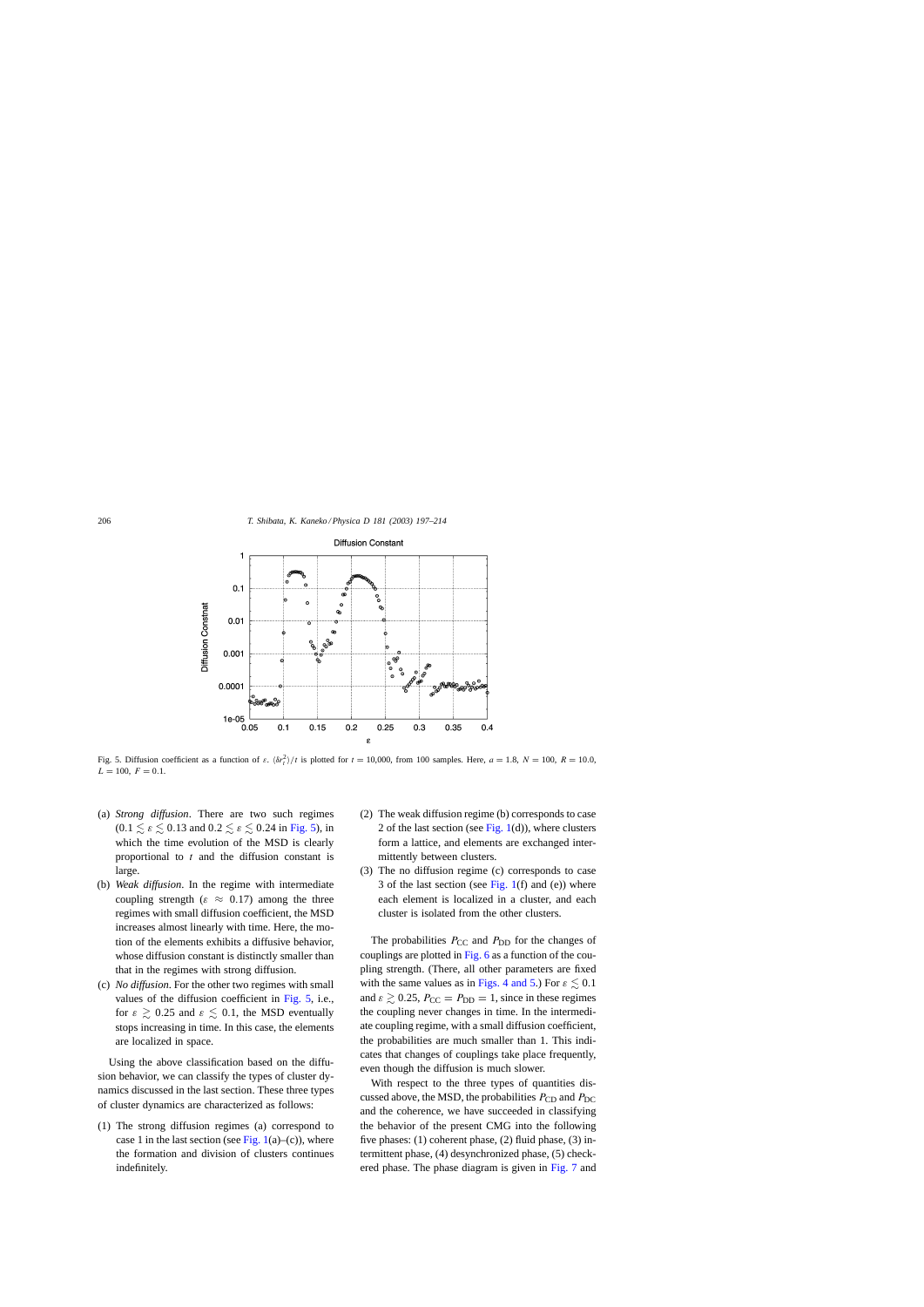<span id="page-10-0"></span>

Fig. 6. The probabilities  $P_{\text{CC}}$  and  $P_{\text{DD}}$  defined in the text as a function of  $\varepsilon$ . They were computed using  $10^4$  time steps, after transients. The parameter values here are the same as in [Fig. 5.](#page-9-0)

the characteristic features of each phase are summarized in Table 1.

We now describe these phases in detail:

• *Coherent phase*. When the coupling strength is sufficiently large, elements do not diffuse in space, as shown in Figs.  $4(a)$  and 5. In this case, the coupling among elements does not change, as shown in Fig. 6. The spatiotemporal diagram corresponding to this phase is given by [Fig. 1\(](#page-5-0)f). Here, it is seen that elements split into disconnected clusters separated by distances larger than the interaction range  $R$ . Therefore, there are no interactions between clusters. Within each cluster, all elements are coupled to each other. Since all clusters are completely decoupled, the dynamics of the elements



Fig. 7. The global phase diagram of CMG.

Table 1 The characteristics of each phase (see text for details)

|                      | Diffusion | Change of coupling    | Coherence among internal dynamics |
|----------------------|-----------|-----------------------|-----------------------------------|
|                      |           |                       |                                   |
| Coherent phase       |           |                       |                                   |
| Fluid phase          |           |                       |                                   |
| Intermittent phase   | (weak)    | $\bigcirc$ (frequent) | $\bigcirc$ (zigzag)               |
| Desynchronized phase |           |                       | $\times$ (desynchronized)         |
| Checkered phase      |           |                       | $\bigcirc$ (checkered)            |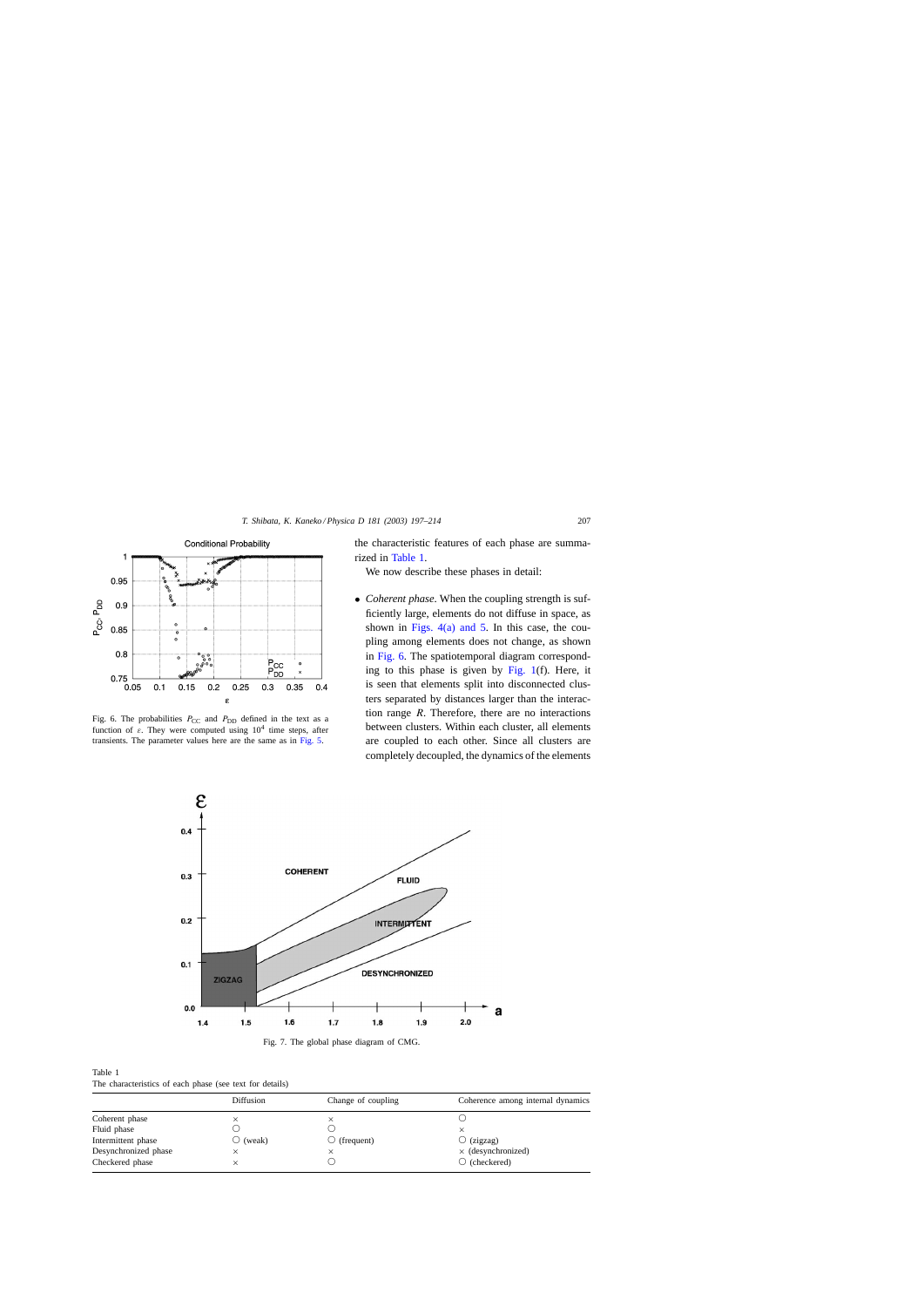<span id="page-11-0"></span>in each cluster are reduced to those of a GCM whose total number of elements is the number of elements in the cluster. Within each cluster, the internal oscillations of elements are synchronized. This coherence is nothing but the complete synchronization case of the GCM.

- *Fluid phase*. When the coupling strength is sufficiently smaller, elements diffuse rapidly, as shown in [Figs. 4\(b\) and 5. In](#page-8-0) this case, the couplings among elements change frequently, as shown in [Fig. 6.](#page-10-0) In this phase, the formation and division of clusters is repeated indefinitely, as shown in the spatiotemporal diagram given by Fig.  $1(a)$ –(c). In this phase, the cluster structure is dynamic, and its evolution is determined by the interplay between the internal dynamics of interacting elements and the motion of the elements. We discuss these dynamics in more detail in Section 5.
- *Intermittent phase*. In the midst of the fluid phase, there exists a region in which the diffusion coefficient is distinctively small but non-zero, as shown in Figs.  $4(c)$  and 5. Even though the diffusion here is quite weak, the coupling among elements change quite frequently as shown in [Fig. 6. I](#page-10-0)n this case, the clusters form a lattice structure depicted in [Fig. 1\(d](#page-5-0)), which is almost static, accompanied only by intermittent exchanges of elements.
- *Desynchronized phase*. When the coupling strength is even smaller, beyond a certain value, the elements no longer diffuse, as shown in [Figs. 4\(c\) and](#page-8-0) [5.](#page-8-0) In this case, the coupling among elements also does not change, as shown in [Fig. 6.](#page-10-0) Here, clusters are separated by distances greater than  $R$  (as in Fig.  $1(e)$  and therefore do not interact, while within each cluster all elements interact with each other, and the oscillations of elements are desynchronized. Because all clusters are completely separated, the internal dynamics here are those of the desynchronized state of the GCM.
- *Checkered phase*. There exists another phase in a region with a smaller value of the nonlinearity parameter  $a$ , in which the couplings among elements change frequently, but elements do not diffuse in space. In this case, two neighboring clusters are separated by a distance approximately equal to R.

Some elements between neighboring clusters interact with each other at some time steps, but they can be separated by distances greater than  $R$  at some other times. This is the reason why the probabilities  $P_{\rm CC}$  and  $P_{\rm DD}$  are smaller than 1 here. Within each cluster, oscillations are strongly correlated, while oscillations of neighboring cluster are out of phase. In this phase, elements exhibit period-2 band oscillations. Denoting the state of  $x(i)$  only by its sign, all elements in a given cluster oscillate as  $+ \rightarrow$  $-\rightarrow + \rightarrow - \rightarrow + \rightarrow \cdots$ , while those in a neighboring cluster oscillate perfectly out of phase as  $-\rightarrow + \rightarrow - \rightarrow + \rightarrow \cdots$ . Thus the states  $x$ , when represented in this way, form a checkered spatial pattern among cluster.

## **5. Formation and collapse of clusters in the fluid phase**

In a coupled dynamical system, the dynamics of elements often become synchronized so that they come to form groups in phase space. Such groups are often also referred to as "clusters"  $[3,17]$ . In the present case, such synchronization of oscillations influences the formation and collapse of clusters in real space. Conversely, the motion of elements in real space influences the internal dynamics of elements. As a result, formation, fusion and fission of the clusters occur repeatedly in the fluid phase. In order to study the interrelation between the internal dynamics and the motion in real space, we characterize the behavior of the spatial motion and the internal degrees of freedom quantitatively. In [Fig. 8, t](#page-12-0)he synchronization processes between the internal dynamics and the formation of spatial structures of elements are characterized in time.

First in order to visualize the synchronization processes, we adopt the information creation per bit introduced in Ref. [\[18\],](#page-17-0) which is shown at the bottom in [Fig. 8.](#page-12-0) In the synchronization process, the difference between the internal variables of two elements decreases with time. This process can be effectively seen by measuring the information creation per bit  $I_n^{(m)}$ , where *n* is a discrete time step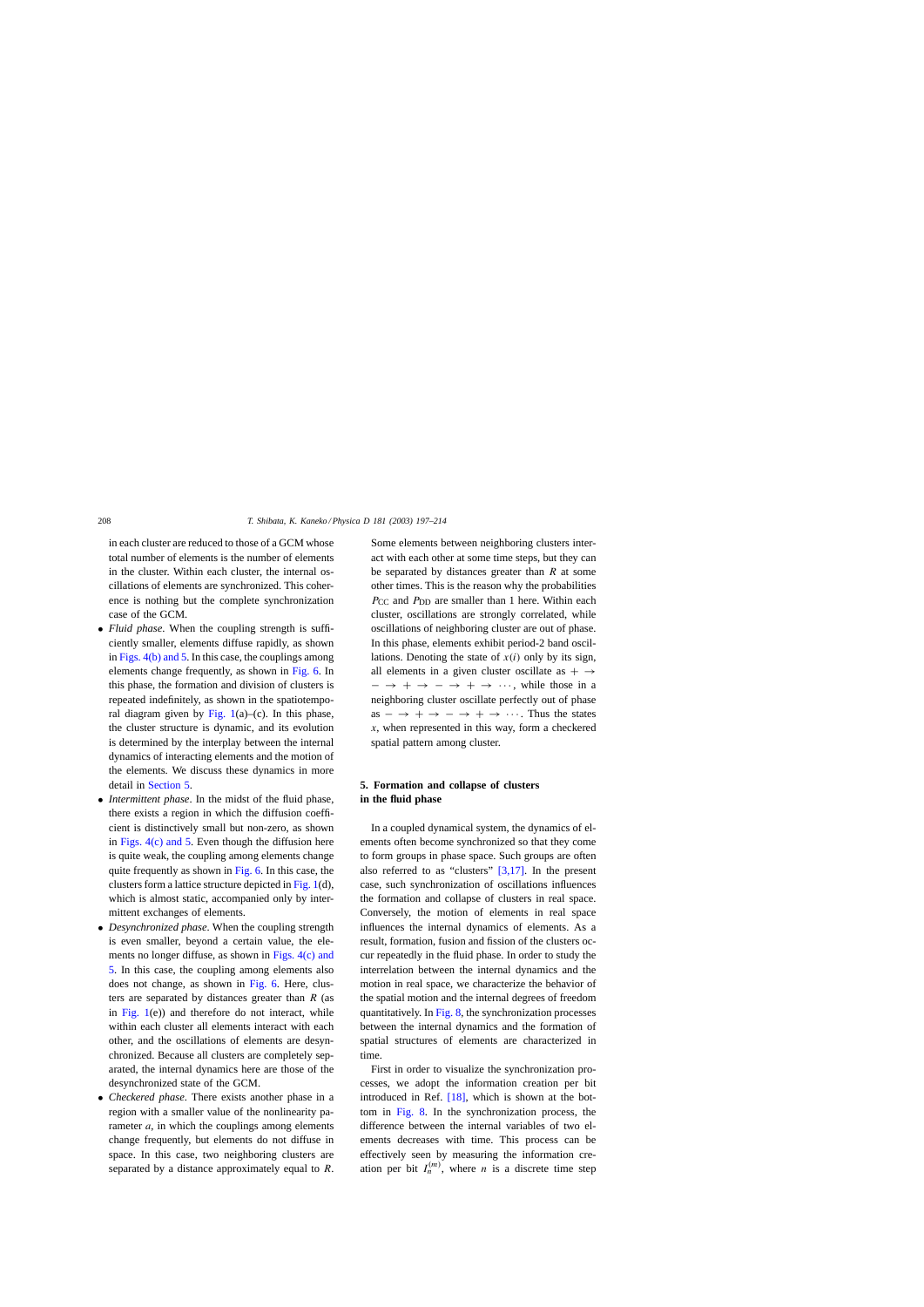<span id="page-12-0"></span>

Fig. 8. The information creation per bit  $I_n^{(m)}$ , the m-bit entropy  $s_n^{(m)}$  for  $m = 10$ , the conditional probability  $P_{CD} + P_{DC}$  and the spatial entropy  $S_n$  plotted as functions of time for the fluid phase. Here,  $a = 1.8$ ,  $\varepsilon = 0.2$ ,  $N = 100$ ,  $R = 10$ ,  $F = 0.1$ ,  $L = 100$ .

and m a particular integer value. For this, we partition the space of the internal state into intervals of a size  $2^{-m}$ . Then, we define the distribution function  $P_n^{(m)}(j)$  ( $j = 0, ..., 2^{m+1} - 1$ ) as the fraction of elements whose internal states take values in the interval  $[j \times 2^{-m} - 1, (j+1) \times 2^{-m} - 1]$   $(j = 0, ..., 2^{m+1} - 1)$ at time step  $n$ . Here, we disregard the position of each element. Then, the information creation per bit  $I_n^{(m)}$ at time step  $n$  is defined by

$$
I_n^{(m)} = s_n^{(m)} - s_n^{(m-1)},
$$
\n(9)

where  $s_n^{(m)}$  is the *m*-bit entropy at time step *n* given by

$$
s_n^{(m)} = -\sum_{j=0}^{2 \times 2^m - 1} P_n^{(m)}(j) \log P_n^{(m)}(j).
$$
 (10)

Since the  $m$ -bit entropy is a nondecreasing function of m,  $I^{(m)}$  cannot take a negative value. If two elements are synchronized to a precision of  $2^{-\ell+1}$ , the value of  $s^{(m)}$  increases at  $m = \ell$ . Therefore  $I^{(m)}$  takes a positive value when  $m = \ell$ , while  $I^{(m)}$  equals zero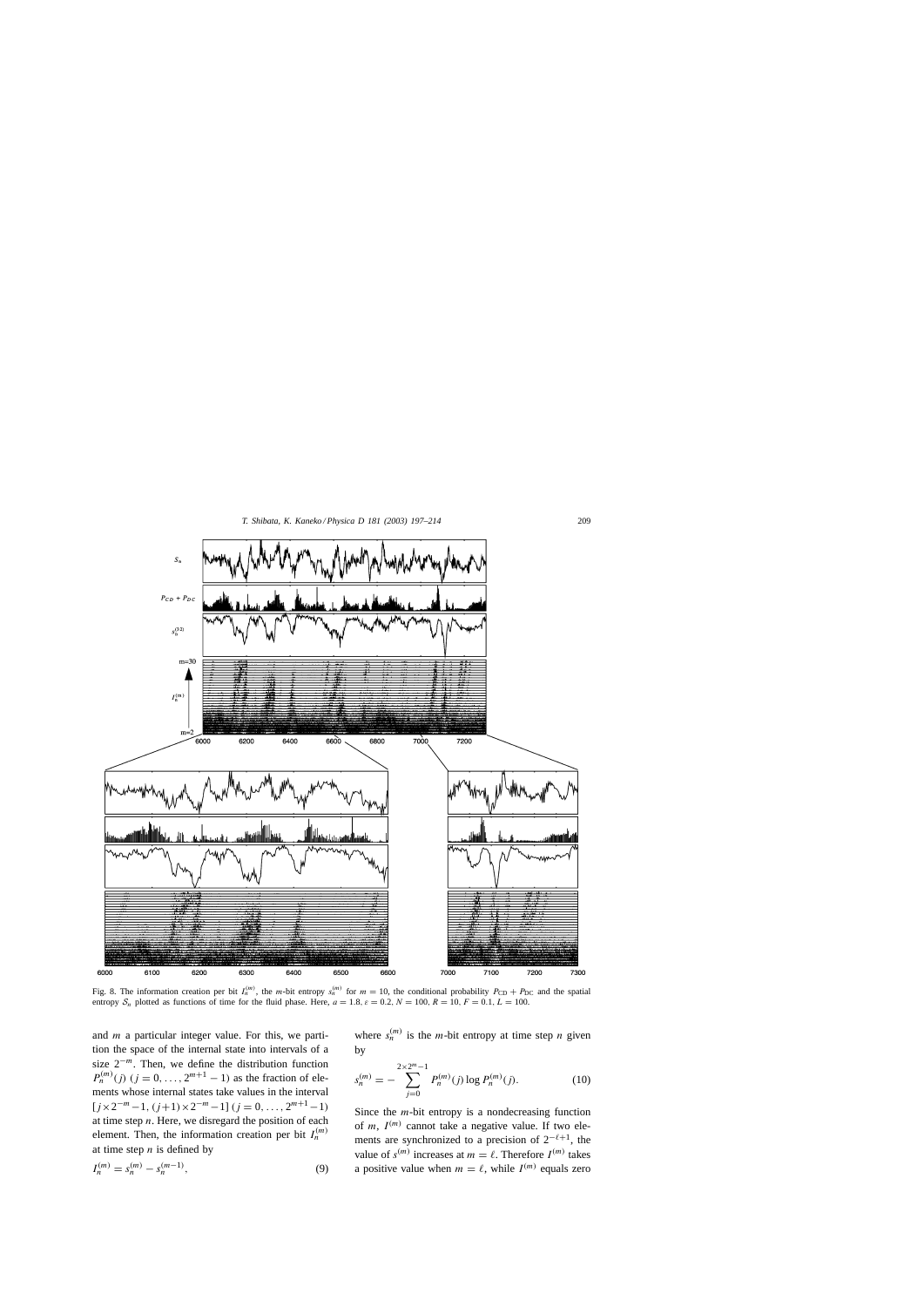<span id="page-13-0"></span>for  $m < l$ . If the two elements are becoming synchronized, the largest m such that  $I^{(m)} \neq 0$  increases with time. Thus, the synchronization process can be viewed as the increase of the largest value of  $m$  such that  $I^{(m)} > 0$ .

At the bottom of [Fig. 8,](#page-12-0)  $I_n^{(m)}$  for  $m = 2, \ldots, 30$  is plotted as a function of time. Several synchronization processes can be seen in this figure, as the increase of the largest value of *m* for which  $I_n^{(m)} > 0$ . In [Fig. 8,](#page-12-0) the time evolution of the *m*-bit entropy  $s_n^{(m)}$  is also plotted for  $m = 10$ . This entropy measures the degree to which elements are synchronized. The synchronization processes can also be identified by the decrease of  $s_n^{(10)}$ , while once synchronization has been established, its breakdown can be identified by the increase of  $s_n^{(10)}$ .

Change in the spatial configuration of elements is characterized by the spatial entropy. First, we partition the entire space into intervals of a given size. Then we define the fraction of elements in each interval j as  $Q_n(j)$ . Here, the width of an interval is chosen to be approximately the same as the effective width of the cluster (see the caption of [Fig. 9\).](#page-14-0) In our simulations, we choose the value  $L/64$ . The spatial entropy is computed as

$$
S_n = -\sum_{j=1}^{\infty} Q_n(j) \log Q_n(j).
$$
 (11)

From the time evolution of  $S_n$  displaying in [Fig. 8,](#page-12-0) one can see that  $S_n$  decreases in the process of cluster formation and increases in the process of cluster collapse.

In [Fig. 8,](#page-12-0)  $S_n$  is plotted as a function of time. As the synchronization proceeds, as is shown by the increase of the largest m for which  $I^{(m)} > 0$ , the decrease of the spatial entropy  $S_n$  is observed. This indicates cluster formation processes. After the synchronization process becomes completed, the spatial entropy  $S_n$ stops decreasing. Then,  $S_n$  begins to increase, indicating that the process of cluster collapse has begun. The collapse of cluster accompanies the breakdown of the synchronization among the internal dynamics of its element. As a result, the *m*-bit entropy  $s_n^{(10)}$  also begins to increase. In Fig.  $8$ , the conditional probability  $P_{CD} + P_{DC}$  is plotted as a function of time, indicating the frequency of coupling change (see [Section 4\).](#page-7-0) From this, it is seen that the collapse of a cluster leads to an increase in the frequency of coupling change.

In this way, the formation and collapse of clusters take place repeatedly due to the interplay between the internal dynamics and the spatial motion of the elements. Such processes are expected to take place at any point in space. (Although  $I_n^{(m)}$ ,  $s_n^{(m)}$ ,  $P_{CD} + P_{DC}$ and  $S_n$  are computed by treating all elements identically without taking account of spatial structures, we can clearly see the processes of cluster formation and collapse reflected in the behavior of these averaged quantities.)

## **6. Absence of fusion and fission of clusters in the coherent and desynchronized phases**

In the case of the coherent phase, elements in a cluster interact with each other strongly, so that the internal dynamics of the elements in the same cluster are highly synchronized. It is the attraction among elements resulting from synchronization that causes a cluster to form. For a system in the synchronized state, beginning from random initial conditions, after transient behavior dies away, clusters are formed and exist isolated in space, with no interaction among them. Hence, the internal dynamics of the elements in any given cluster are those of a GCM in its coherent state. If coherent oscillation of these isolated GCM systems is stable, this stable cluster formation is guaranteed, and the resulting clusters will be separated by a distance greater than R.

In the case of the desynchronized phase, elements are coupled weakly, so that there is no synchronization, and the coherence among the internal dynamics of elements is weak. Even in such a case, the elements form clusters that are also separated by distances greater than  $R$ , and again there exists no interaction among clusters. In this case, within a cluster, the internal dynamics of the elements are those of the desynchronized state of a GCM. Then, the forces between elements change sign frequently, and the interactions between elements can often be repulsive. Thus the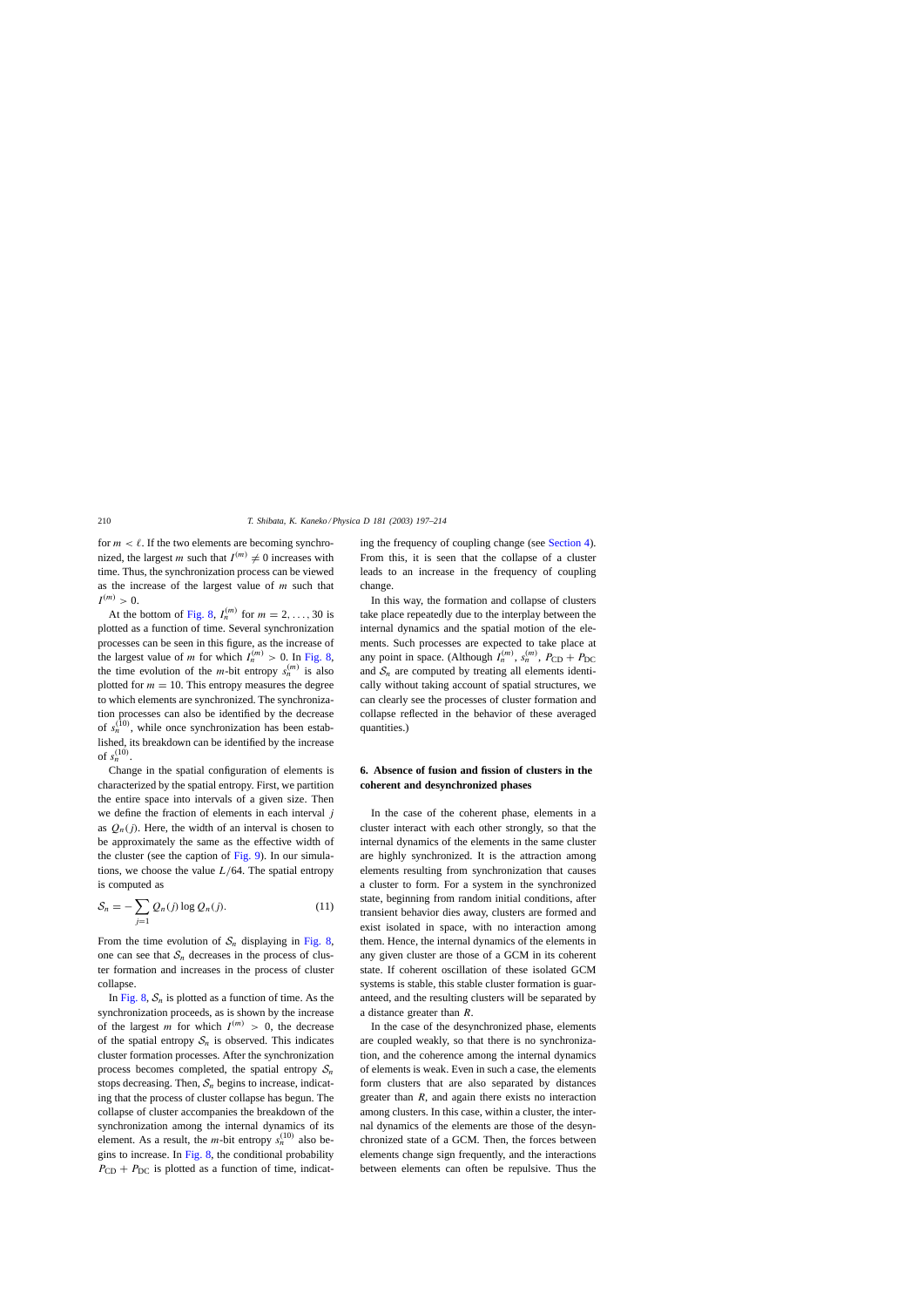<span id="page-14-0"></span>reason that no elements escape from a cluster is not immediately evident.

A possible reason for this fact may be that the sum of forces among the elements gives an attraction towards the center of the cluster, even if each two-body force is repulsive. In order to check if this could be the case, the direction and strength of the force acting on each element was calculated as a function of the distance from the center of mass of the cluster. The strength of the force was calculated as follows. The

strength of the force acting on an element is given by the second term on the right-hand side of  $Eq. (3)$ . Then, the position of an element in the cluster is defined by its distance from the center of the cluster. Here, the center of a cluster is defined as the center of mass of the elements that are located within a distance d of a given element at a given time step. Since even elements that directly interact with each other can be members of different clusters, d should be smaller than R. The strength of the force on an element and



Fig. 9. (a,b) The strength of the force acting on an element and its fluctuation as functions of the position of the element in the cluster. In the case of (a), elements stay within the range [−0.77, 0.77] with probability 90%, and within the range [−1.22, 1.22] with probability 95%. We can consider the lengths of these intervals are roughly the effective width of the clusters. (c,d) The position of an element at one time step as a result of the force experienced at the previous time step as a function of the position (for the method of calculation, see the text). The average strength of the force and its fluctuation were computed over  $10<sup>4</sup>$  time steps, after discarding the initial 5000 steps, and averaged over 100 samples, starting from random initial conditions. Here,  $a = 1.8$ ,  $N = 100$ ,  $R = 10.0$ ,  $F = 0.1$ ,  $L = 100.0$ : (a)  $\varepsilon = 0.2, d = 4.0;$  (b)  $\varepsilon = 0.075, d = 5.0;$  (c)  $\varepsilon = 0.2, d = 4.0;$  (d)  $\varepsilon = 0.075, d = 5.0.$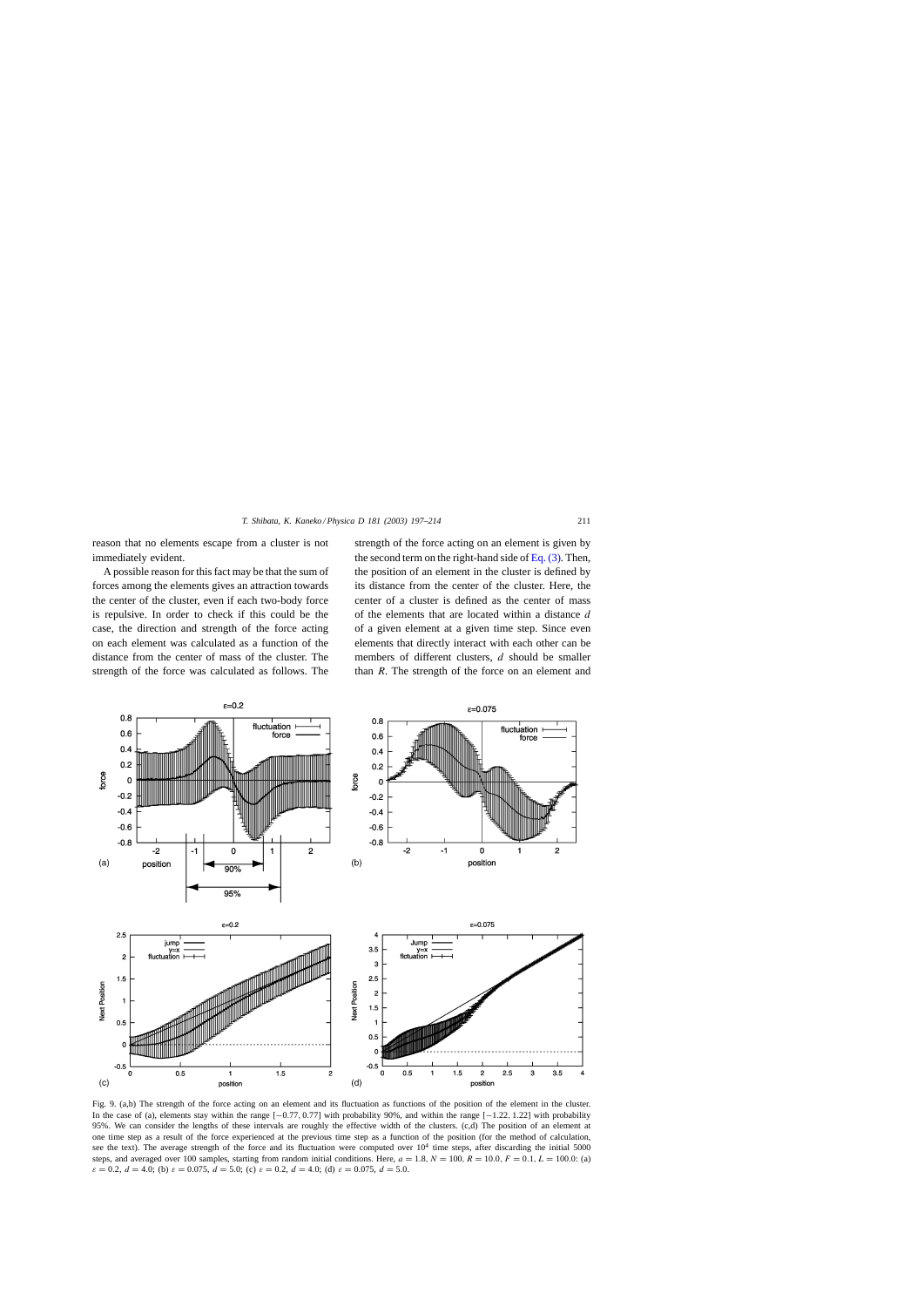<span id="page-15-0"></span>its fluctuation as functions of the position can depend on the distance d. However, if a well-defined cluster exists, there should be a range of values of  $d$  for which the value of the force calculated in this manner does not strongly depend on  $d$ . We take the value of  $d$ within such an interval. The position of the center of a cluster computed in this way, by choosing an arbitrary element, is approximately the same for any chosen element within the cluster.

In Fig.  $9(a)$  and (b), the strength of the force experienced by an element and its fluctuation are plotted as functions of the position, and in Fig.  $9(c)$  and (d), the position of an element at one time step as a result of the force experienced at the previous time step is plotted as a function of the positions. In both the cases of the fluid phase, in (a) and (c), and the desynchronized phase in (b) and (d), elements around the center of the cluster are attracted to the center, on average. However, by taking the fluctuations into account, these two phases are clearly distinguished.

For the fluid phase, the fluctuation (indicated by the error bars in the figure) always crosses over the line  $y = x$  in [Fig. 9\(c](#page-14-0)). It is thus seen that elements can occasionally escape from the cluster. For the desynchronized phase, by contrast, the fluctuation does not cross over the line  $y = x$  for positions within a particular range where attractive force disappears. This indicates that in the desynchronized phase, the elements around the edge of the cluster are with certainly attracted to the center, and therefore elements cannot escape from the cluster. We thus understand that the collective attraction in the desynchronized phase is the source of cluster formation.

# **7. Structure formation and weak diffusion in the intermittent phase**

In the intermittent phase, the interactions among clusters are essential for the formation of clusters. If one cluster is isolated from the lattice structure, in phase motion within the cluster cannot be maintained and as a result, the cluster divides into two. The high activity of interaction between clusters as shown in [Fig. 6,](#page-10-0) also suggests the importance of interactions. The internal dynamics of elements within a cluster are roughly in phase. However, these dynamics do not exhibit any symptoms of synchronization among elements.

In spite of the absence of synchronization among elements and the frequent change of the interactions among clusters, the diffusion constant in the intermittent phase is extremely small but not zero, as shown in [Fig. 5.](#page-9-0) This indicates that the structure is stable most



Fig. 10. (a) The strength of the force acting on an element and its fluctuations as functions of the position of the element in the cluster. (b) The position of an element at one time step as a result of the force experienced at the previous time step as a function of the position (for the calculation, see the text in [Section 6\).](#page-13-0) The average strength of the force and its fluctuation were computed over  $10<sup>4</sup>$  steps, after discarding the initial 5000 steps, and averaged over 1000 samples, starting from random initial conditions. Here,  $a = 1.8, \varepsilon = 0.15, N = 100, R = 10.0, F = 0.1, L = 100.0, \text{ and } d = R/2.$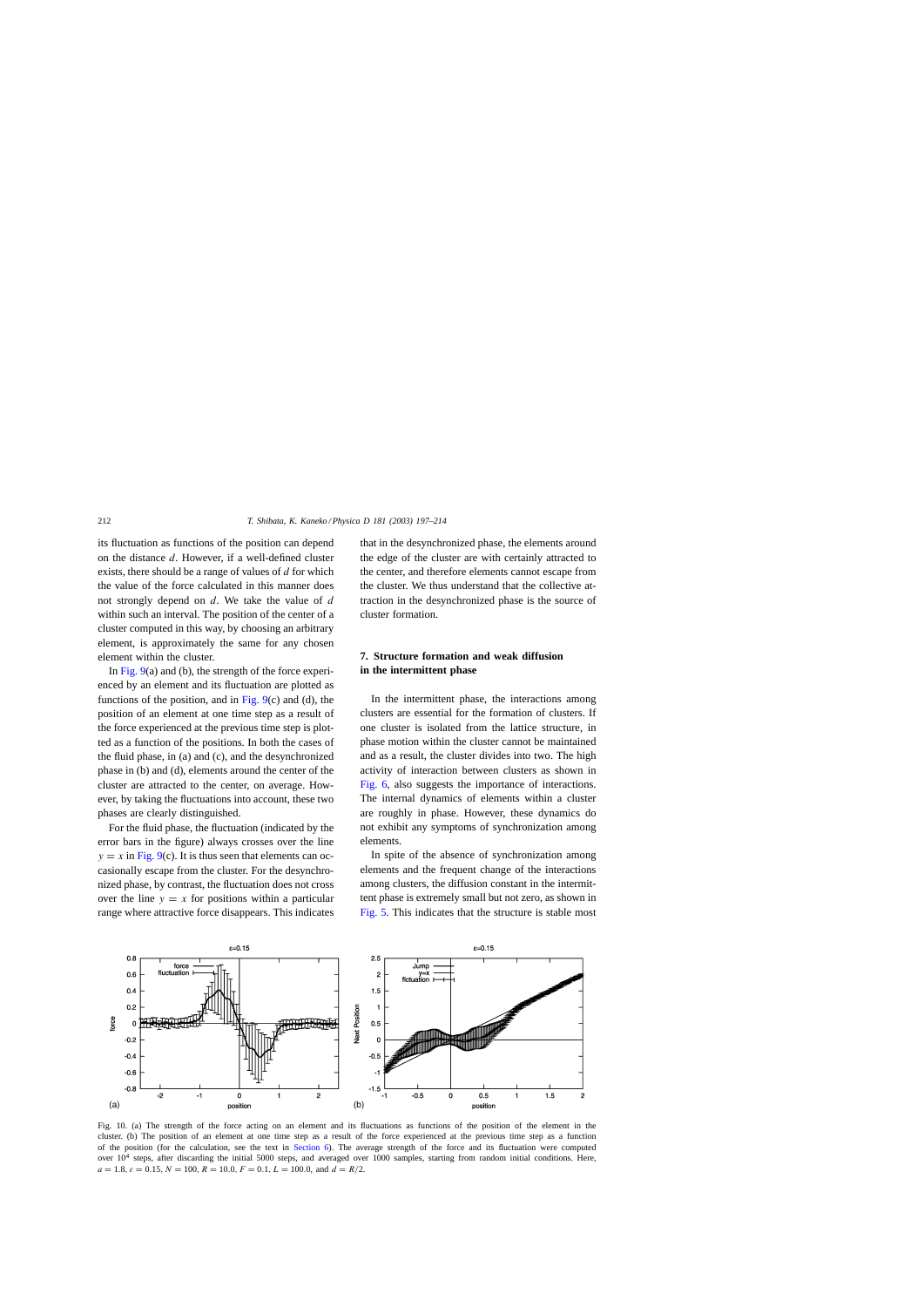<span id="page-16-0"></span>of the time. Then, we are faced with the question of why this structure is so stable.

To answer this question, we recall the collective attraction phenomena in a cluster investigated in the previous section. We also calculated the force and its fluctuation in the present case. In Fig.  $10(a)$ , the average force experienced by an element is plotted as a function of its position, and the position at one time step as a result of the force experienced at the previous time step is plotted in Fig.  $10(b)$ . As shown, there is an average attractive force exerted an element around the center of the cluster, and there is a region in which the fluctuation of the force is not large enough to change its sign. The position at one time step, as a function of that of at the previous time step does not cross over the diagonal line  $y = x$ , except the center. This indicates the elements remain in a cluster for a very long time. We should note that in the present case, it is the interactions among the neighboring clusters that causes the structure to be stable. On the other hand, there are some neutral zones, where the force is nearly zero (and the next position is around the  $y = x$  line) at positions larger than about 1.0. This leads to the intermittent switch of elements among neighboring clusters.

## **8. Summary and discussion**

In this paper we have proposed an abstract model, a CMG, in order to study coupled dynamical systems whose couplings change in time in a manner that depends on the states of the system elements and their interactions. For this purpose, we introduced "motility" in space for the elements in our model, by combining and extending CML and GCM systems. In the present model, active elements with internal dynamics move through space and as determined by their interactions with the other elements. The internal state of each element is determined by these interactions as well as by its own intrinsic dynamics. As a result of their motion in space, the couplings among elements can change in time.

The present model exhibits a variety of phenomena. One of the most characteristic types of behavior of this system is the formation of clusters in space.

These clusters are not isolated, but rather interact with each other. As a result of such interactions, clusters exchange elements. The formation and collapse of clusters occur repeatedly. Depending on the parameter values, clusters can form a lattice structure. In such a case, the exchange of elements between clusters is only intermittent.

The above-mentioned phenomena were studied here from the viewpoint of the interplay between the internal and external dynamics. As studied in [Section 7,](#page-15-0) the clusters form a stable lattice structure, in which the internal oscillations of the elements in neighboring clusters are out of phase with each other. Thus, there are two kinds of elements, whose internal states have one of the two different phases. However, the formation of lattice structure is not a simple of ordering process of two kinds of elements, as is indicated by the intermittent diffusion of elements. On one hand, the internal dynamics of an element depend on its position in the structure. As a result, two kinds of elements with different types of internal dynamics emerge. On the other hand, the existence of two kinds of elements leads to the formation of lattice structure. Some balance between the effects of the spatial motion of elements and their internal dynamics is essential to the formation of stable structure here.

As the coupling strength is increased or the nonlinear parameter of the elements is decreased, there is an increasing tendency toward the synchronization. In this case, elements in a cluster can form synchronized groups with oscillations of different phases. As a result, the lattice structure becomes destabilized, and the formation and collapse of clusters take place repeatedly. Conversely, as the coupling strength is decreased or the nonlinear parameter is increased, the dynamics of each element become too chaotic to allow the formation of groups with correlated phases of oscillation. In this case too, lattice structure is destabilized, and again clusters form and collapse repeatedly.

In this paper we have discussed a novel type of structure formation and dynamics in a system of interacting motile elements with internal dynamics. Often, this structure is not rigid and is flexible, due to the interplay between the internal dynamics and